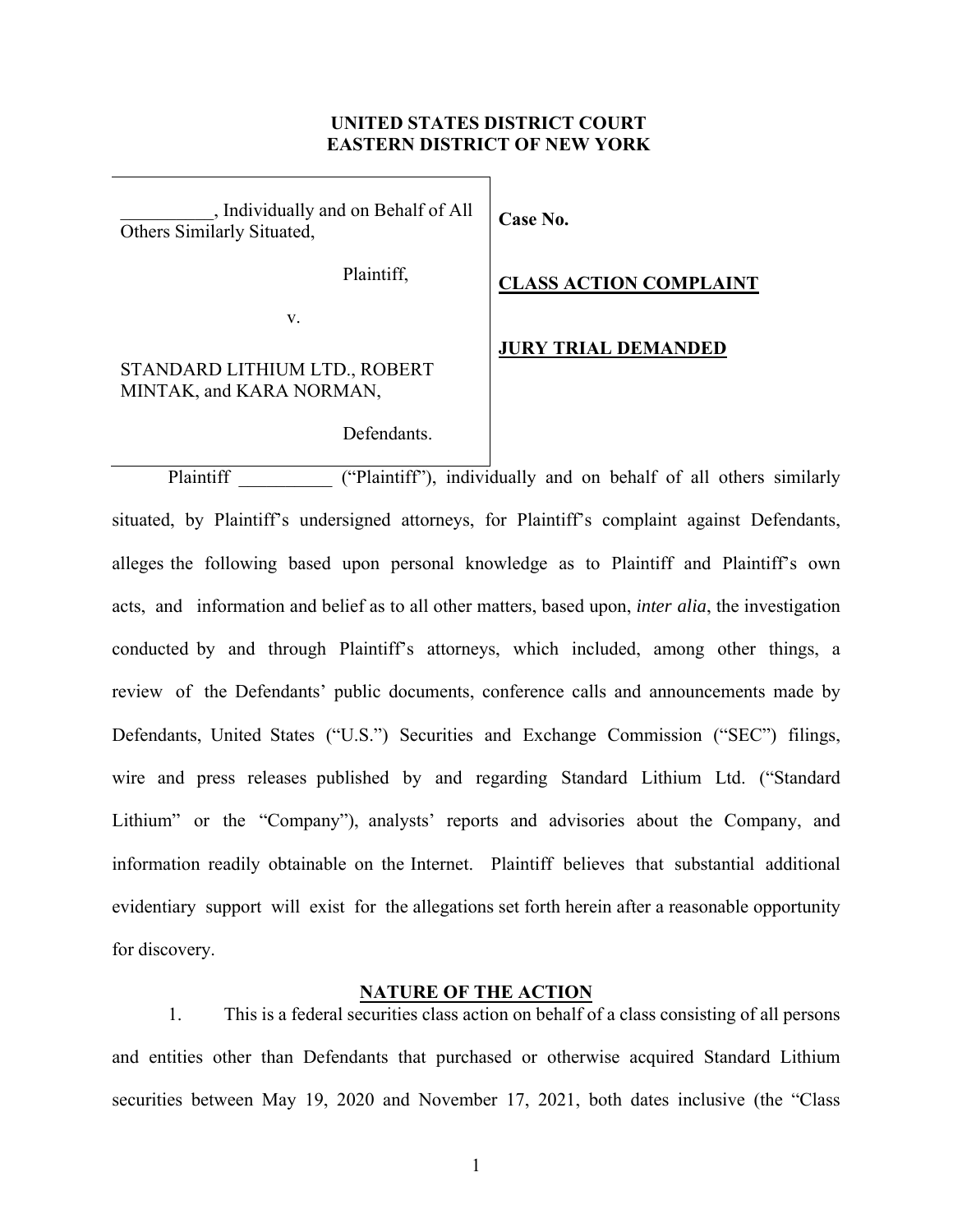Period"), seeking to recover damages caused by Defendants' violations of the federal securities laws and to pursue remedies under Sections 10(b) and 20(a) of the Securities Exchange Act of 1934 (the "Exchange Act") and Rule 10b-5 promulgated thereunder, against the Company and certain of its top officials.

2. Standard Lithium explores for, develops, and processes lithium brine properties in the U.S. The Company's flagship project is the Lanxess project with approximately 150,000 acres of brine leases located in south-western Arkansas.

3. On May 19, 2020, Standard Lithium announced the successful start-up of the Company's industrial-scale Direct Lithium Extraction Demonstration Plant at Lanxess's South Plant facility in southern Arkansas (the "Demonstration Plant"), a purportedly "first-of-its-kind plant" using Standard Lithium's proprietary LiSTR Direct Lithium Extraction ("LiSTR") technology. According to the Company, one of the key features of the LiSTR technology was that it increased lithium recovery efficiencies to more than 90%.

4. Throughout the Class Period, Defendants made materially false and misleading statements regarding the Company's business, operations, and compliance policies. Specifically, Defendants made false and/or misleading statements and/or failed to disclose that: (i) the LiSTR technology's extraction recovery efficiencies were overstated; (ii) accordingly, the Company's final product lithium recovery percentage at the Demonstration Plant would not be as high as the Company had represented to investors; and (iii) as a result, the Company's public statements were materially false and misleading at all relevant times.

5. On November 18, 2021, Blue Orca Capital ("Blue Orca") published a short report (the "Blue Orca Report" or the "Report") alleging that Standard Lithium's claims of achieving of 90% extraction rates of battery grade lithium at its Arkansas demonstration site are not supported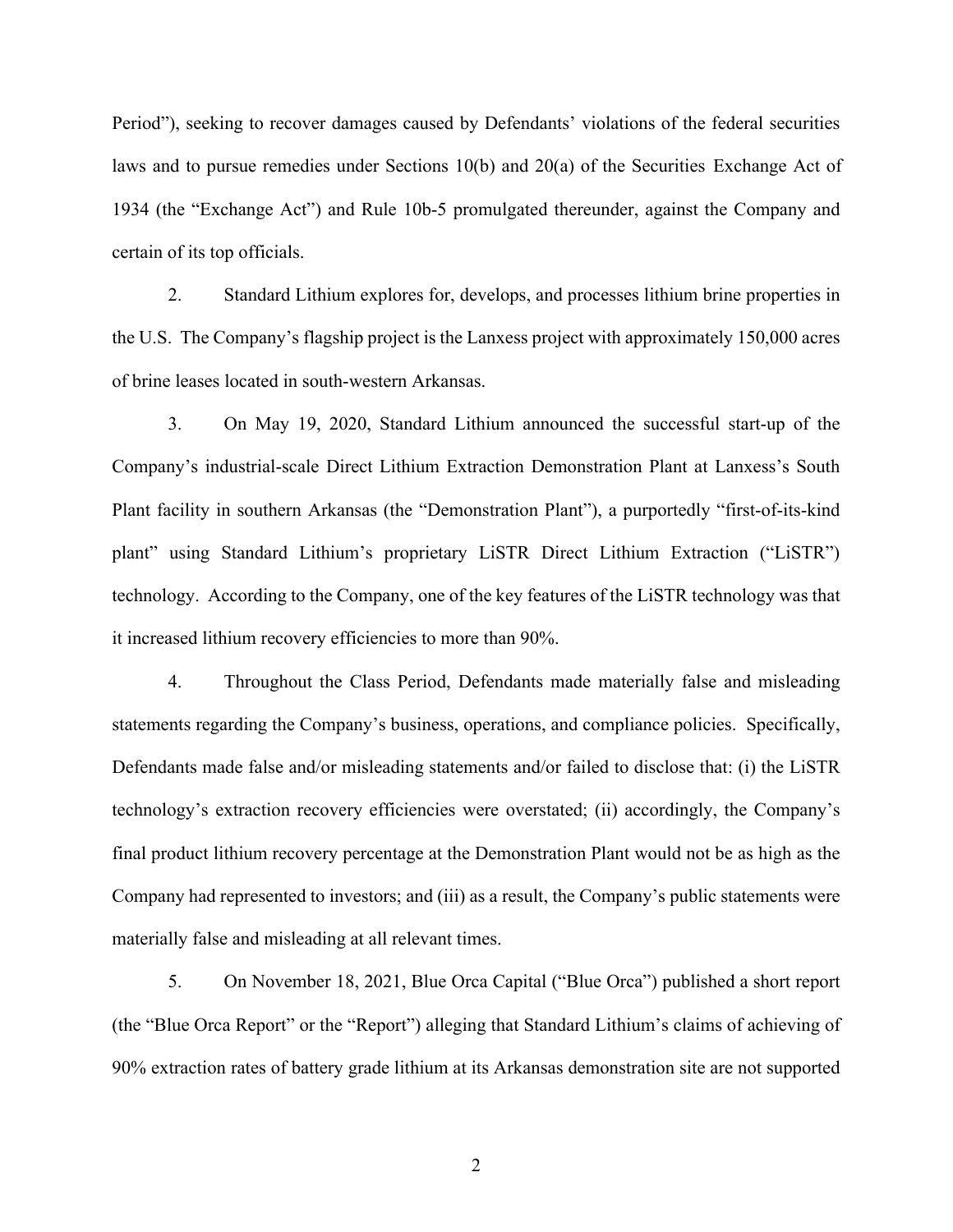by previously undisclosed data filed by the Company with the state regulator, which indicated significantly lower recovery rates.

6. Following publication of the Blue Orca Report, Standard Lithium's common share price fell \$1.86 per share, or 18.84%, to close at \$8.01 per share on November 18, 2021.

7. As a result of Defendants' wrongful acts and omissions, and the precipitous decline in the market value of the Company's securities, Plaintiff and other Class members have suffered significant losses and damages.

## **JURISDICTION AND VENUE**

8. The claims asserted herein arise under and pursuant to Sections 10(b) and 20(a) of the Exchange Act (15 U.S.C. §§ 78j(b) and 78t(a)) and Rule 10b-5 promulgated thereunder by the SEC (17 C.F.R. § 240.10b-5).

9. This Court has jurisdiction over the subject matter of this action pursuant to 28 U.S.C. § 1331 and Section 27 of the Exchange Act.

10. Venue is proper in this Judicial District pursuant to Section 27 of the Exchange Act (15 U.S.C. § 78aa) and 28 U.S.C. § 1391(b). Pursuant to Standard Lithium's amendment to its most recent annual report on Form 40-F filed with the SEC, as of June 30, 2021, there were 141,166,203 of the Company's common shares outstanding. Standard Lithium's common shares trade on the NYSE American ("NYSE"). Accordingly, there are presumably hundreds, if not thousands, of investors in Standard Lithium securities located within the U.S., some of which undoubtedly reside in this Judicial District.

11. In connection with the acts alleged in this complaint, Defendants, directly or indirectly, used the means and instrumentalities of interstate commerce, including, but not limited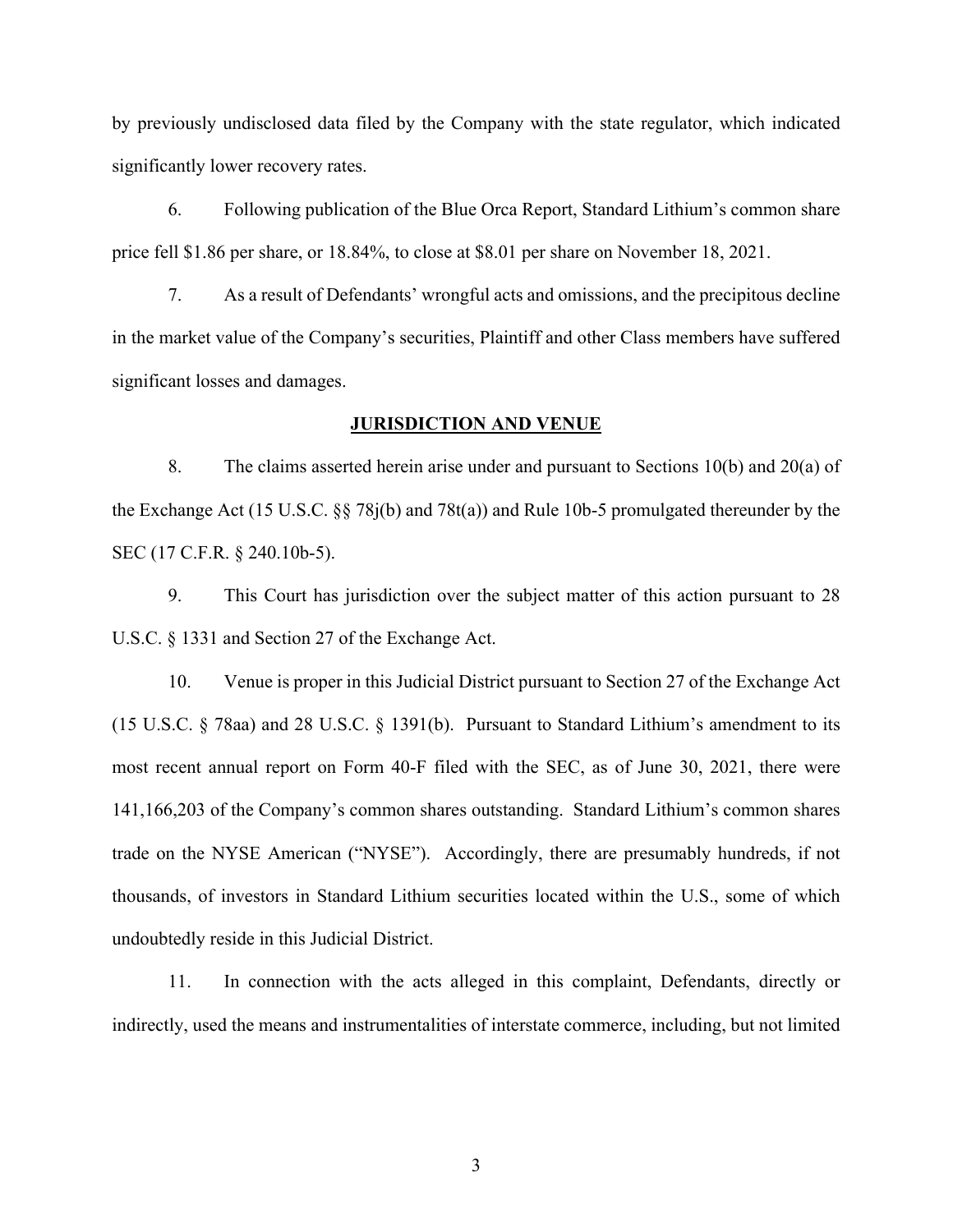to, the mails, interstate telephone communications, and the facilities of the national securities markets.

## **PARTIES**

12. Plaintiff, as set forth in the attached Certification, acquired Standard Lithium securities at artificially inflated prices during the Class Period and was damaged upon the revelation of the alleged corrective disclosures.

13. Defendant Standard Lithium is organized under the laws of Canada with principal executive offices located at Suite 110, 375 Water Street, Vancouver, British Columbia, Canada, V6B 5C6. Standard Lithium's common shares trade in an efficient market on the NYSE under the trading symbol "SLI". Prior to July 13, 2021, the Company's securities traded on the OTC Markets (the "OTC") under the trading symbol "STLHF".

14. Defendant Robert Mintak ("Mintak") has served as Standard Lithium's Chief Executive Officer at all relevant times. Mintak is also a Director of the Company.

15. Defendant Kara Norman ("Norman") has served as Standard Lithium's Chief Financial Officer at all relevant times.

16. Defendants Mintak and Norman are sometimes referred to herein as the "Individual Defendants."

17. The Individual Defendants possessed the power and authority to control the contents of Standard Lithium's SEC filings, press releases, and other market communications. The Individual Defendants were provided with copies of Standard Lithium's SEC filings and press releases alleged herein to be misleading prior to or shortly after their issuance and had the ability and opportunity to prevent their issuance or to cause them to be corrected. Because of their positions with Standard Lithium, and their access to material information available to them but not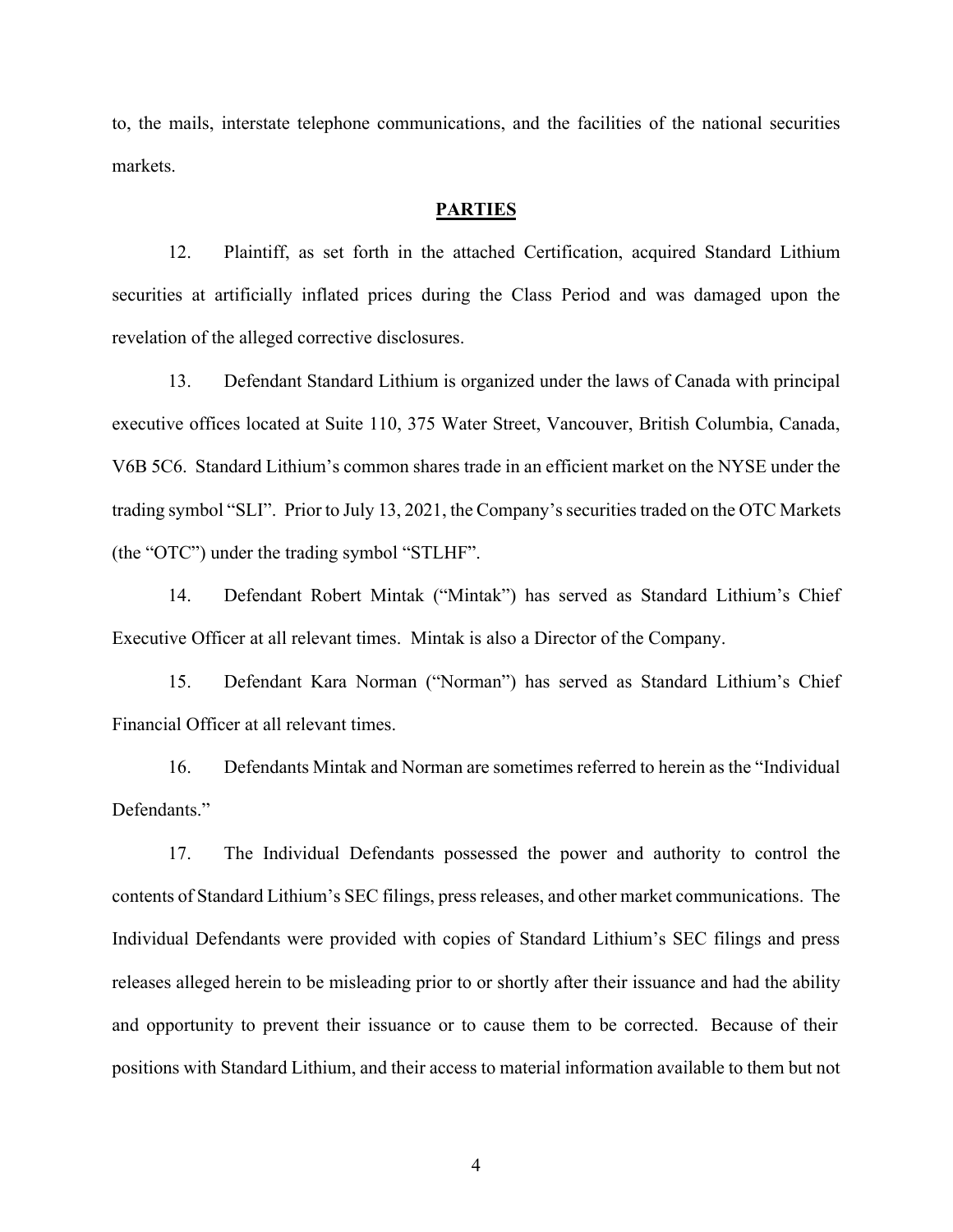to the public, the Individual Defendants knew that the adverse facts specified herein had not been disclosed to and were being concealed from the public, and that the positive representations being made were then materially false and misleading. The Individual Defendants are liable for the false statements and omissions pleaded herein.

18. Standard Lithium and the Individual Defendants are collectively referred to herein as "Defendants."

# **SUBSTANTIVE ALLEGATIONS**

## **Background**

19. Standard Lithium explores for, develops, and processes lithium brine properties in the U.S. The Company's flagship project is the Lanxess project with approximately 150,000 acres of brine leases located in south-western Arkansas.

## **Materially False and Misleading Statements Issued During the Class Period**

20. The Class Period begins on May 19, 2020, when Standard Lithium issued a press release announcing the successful start-up of the Demonstration Plant, a purportedly "first-of-itskind plant" using Standard Lithium's proprietary LiSTR technology. That press release represented, among other things, that one of the "key features" of its LiSTR technology was that it "[v]astly increases recovery efficiencies to as much as >90%[.]" In addition, the press release quoted Defendant Mintak, stating, in relevant part:

Direct Lithium Extraction has received a lot of recent media and investor attention. Standard Lithium has taken a project-focussed approach towards demonstrating our LiSTR DLE process. The successful commissioning and operation of the LiSTR extraction technology represents a significant milestone towards proof of concept and a final investment decision for our Arkansas project. Standard Lithium prides itself on a practical approach, and this has paid dividends by developing a truly innovative process that actually works in the real world not just the laboratory. This project milestone represents a major advance towards re-establishing a U.S. domestic supply of battery quality lithium chemicals.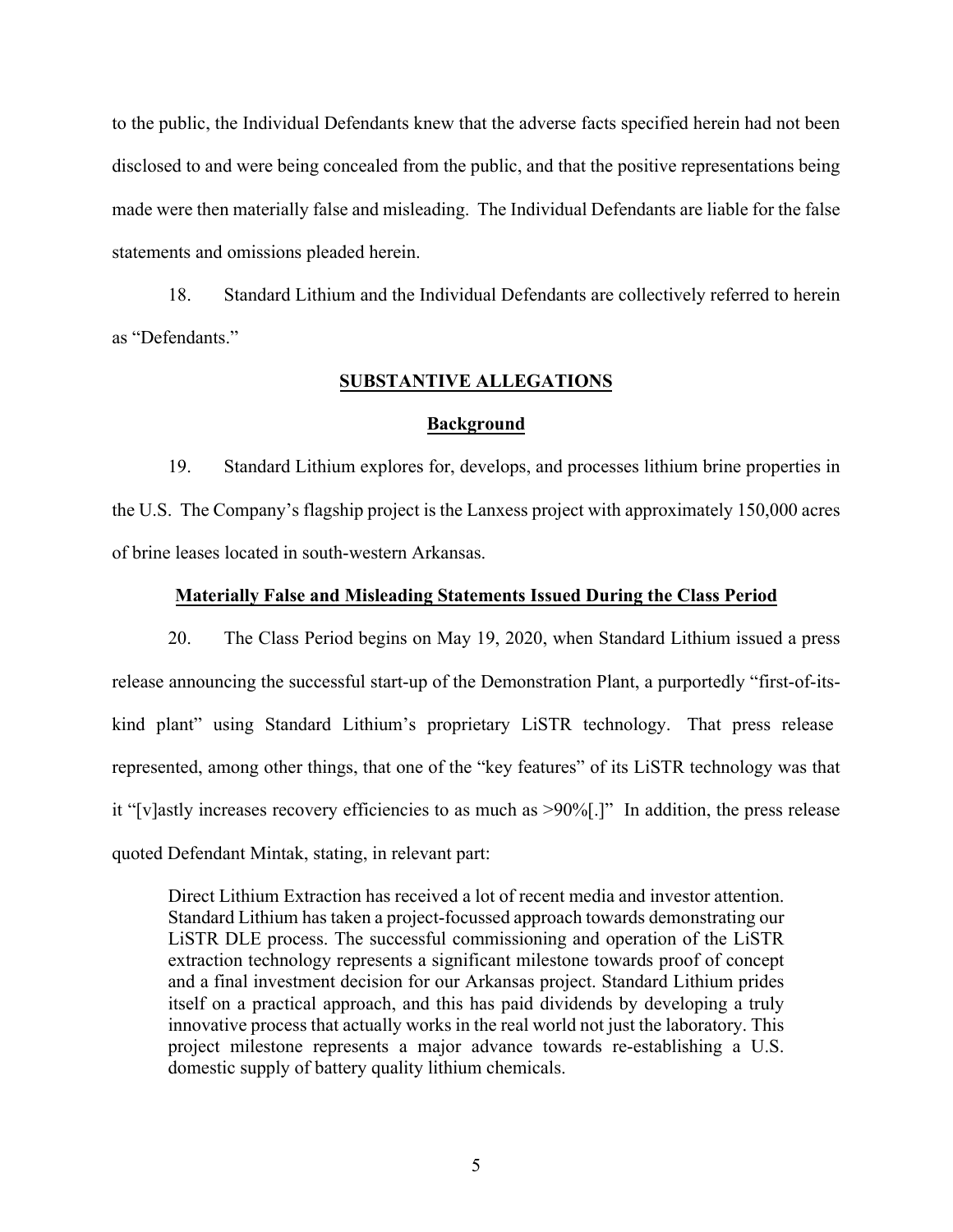21. On May 29, 2020, Standard Lithium published Management's Discussion and Analysis for the nine months ended March 31, 2020 (the "Q3 2020 MD&A"). In discussing the Lanxess Project, the Q3 2020 MD&A stated, in relevant part, "[t]he final product lithium recovery [of its bromine extraction operations] is about  $90\%$ ],]" and listed as conclusions:

- The total Indicated LANXESS Li-Brine Resource is estimated at 3,140,000 tonnes of LCE. The volume of resources will allow the lithium bearing brine extraction operations to continue well beyond the currently assumed 25 years
- The results of the geological evaluation and resource estimates for the Preliminary Economic Assessment of LANXESS Smackover Project justifies development of the project to further evaluate the feasibility of production of lithium carbonate.
- The experience gained from the long-term operations of the brine extraction and processing facilities on the LANXESS controlled properties decreases the risk related to sustainability of the brine extraction from the Smackover Formation.
- The well-developed infrastructure and availability of a qualified work force will decrease the risks related to construction, and commissioning and operating of the lithium extraction and lithium carbonate processing plants
- The results of the bench scale testing and mini-plant process testing program increase the level of confidence in the key parameters for the operating cost estimate.
- Improvements made to process efficiency, particularly the reduction of reagents and chemicals consumption, will improve the economics of the Project.
- The discounted cash flow economic analysis, at a discount rate of 8%, indicates that the Project is economically viable under the base case conditions. The key economic indicators, NPV = US\$989,432,000 (posttax) and IRR =  $36\%$  (post-tax), are very positive.
- 22. On September 9, 2020, Standard Lithium issued a press release entitled, "Standard

Lithium Ships First Large Volume of Lithium Chloride Product From Arkansas Facility." The

press release stated, in relevant part:

# **Direct Lithium Extraction**

The Company's first-of-its-kind in the world DLE Demonstration Plant is installed at LANXESS' South Plant facility near El Dorado, Arkansas. The Demonstration Plant utilizes the Company's proprietary "LiSTR" technology and is designed to continuously process an input tail brine flow of 50 gallons per minute (gpm; or 11.4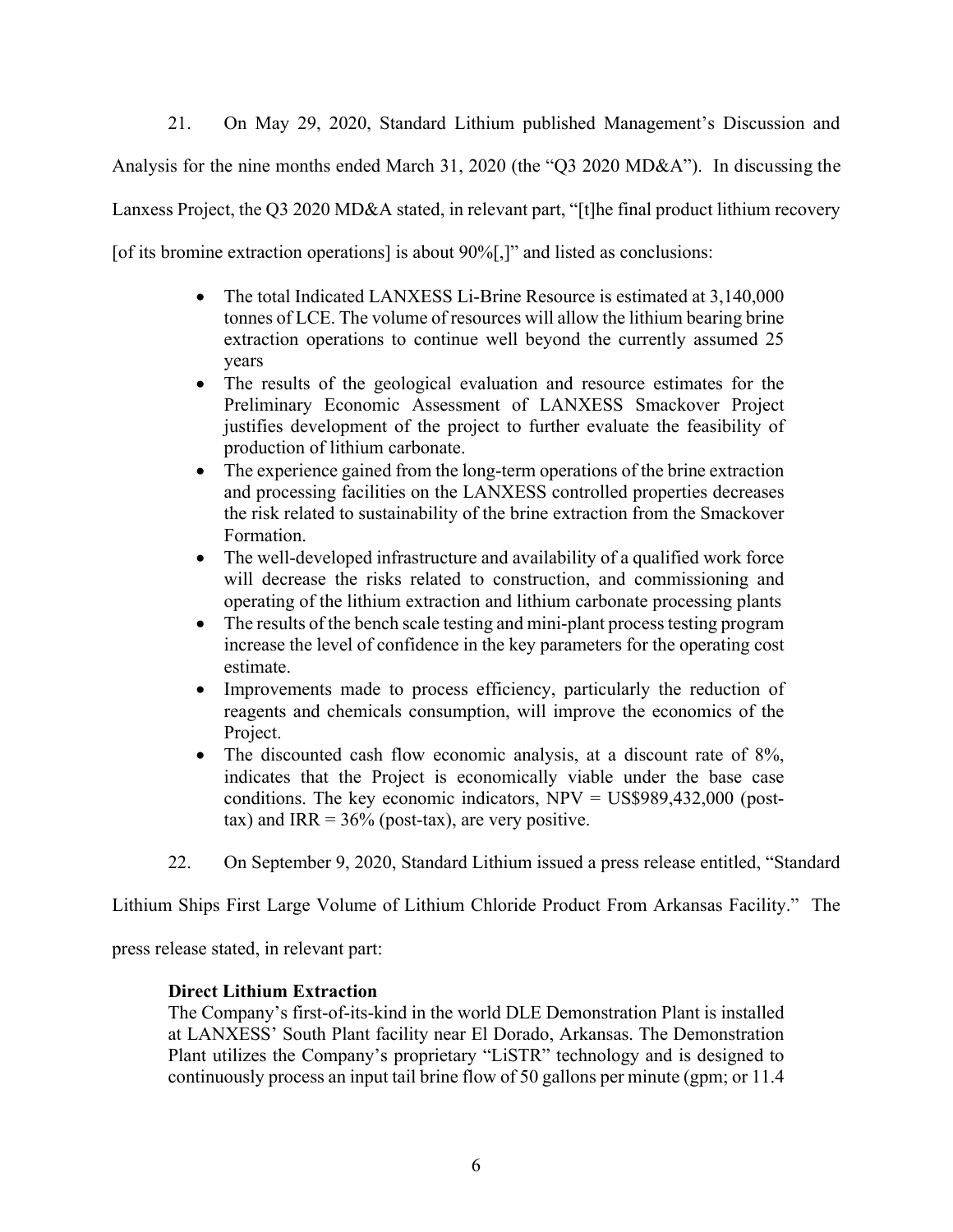m3/hr) from the Lanxess South Plant, which is equivalent to an annual production of between 100-150 tonnes per annum of lithium carbonate.

23. On September 18, 2020, Standard Lithium issued a press release marking the commencement of operations at the Company's LiSTR Direct Lithium Extraction facility. That press release stated, among other things, that "[w]hen compared to the conventional methods for recovering lithium from brine, the LiSTR process provides many benefits" including "[s]ignificant efficiency gains - as 90% recovery versus 40-60%[.]"

24. On September 21, 2020, Standard Lithium issued a press release entitled, "Standard Lithium Marks Commencement of Operations at Arkansas Plant With a Virtual Ribbon Cutting Ceremony." The press release stated, in relevant, "[w]hen compared to the conventional methods for recovering lithium from brine, the LiSTR process provides many benefits" including "[s]ignificant efficiency gains - as 90% recovery versus 40-60%[.]"

25. On October 27, 2020, Standard Lithium published Management's Discussion and Analysis for the year ended June 30, 2020 (the "2020 MD&A"). In discussing the Lanxess Project, the 2020 MD&A stated, in relevant part, "[t]he final product lithium recovery [of its bromine extraction operations] is about 90%[,]" and listed substantively similar conclusions related to the Lanxess Project as discussed, *supra*, in ¶ 21.

26. On November 27, 2020, Standard Lithium published Management's Discussion and Analysis for the three months ended September 30, 2020 (the "Q1 2021 MD&A"). In discussing the Lanxess Project, the Q1 2021 MD&A stated, in relevant part, "[t]he final product lithium recovery [of its bromine extraction operations] is about  $90\%$ ],]" and listed substantively similar conclusions related to the Lanxess Project as discussed, *supra*, in ¶ 21.

27. On February 25, 2021, Standard Lithium published Management's Discussion and Analysis for the six months ended December 31, 2020 (the "Q2 2021 MD&A"). In discussing the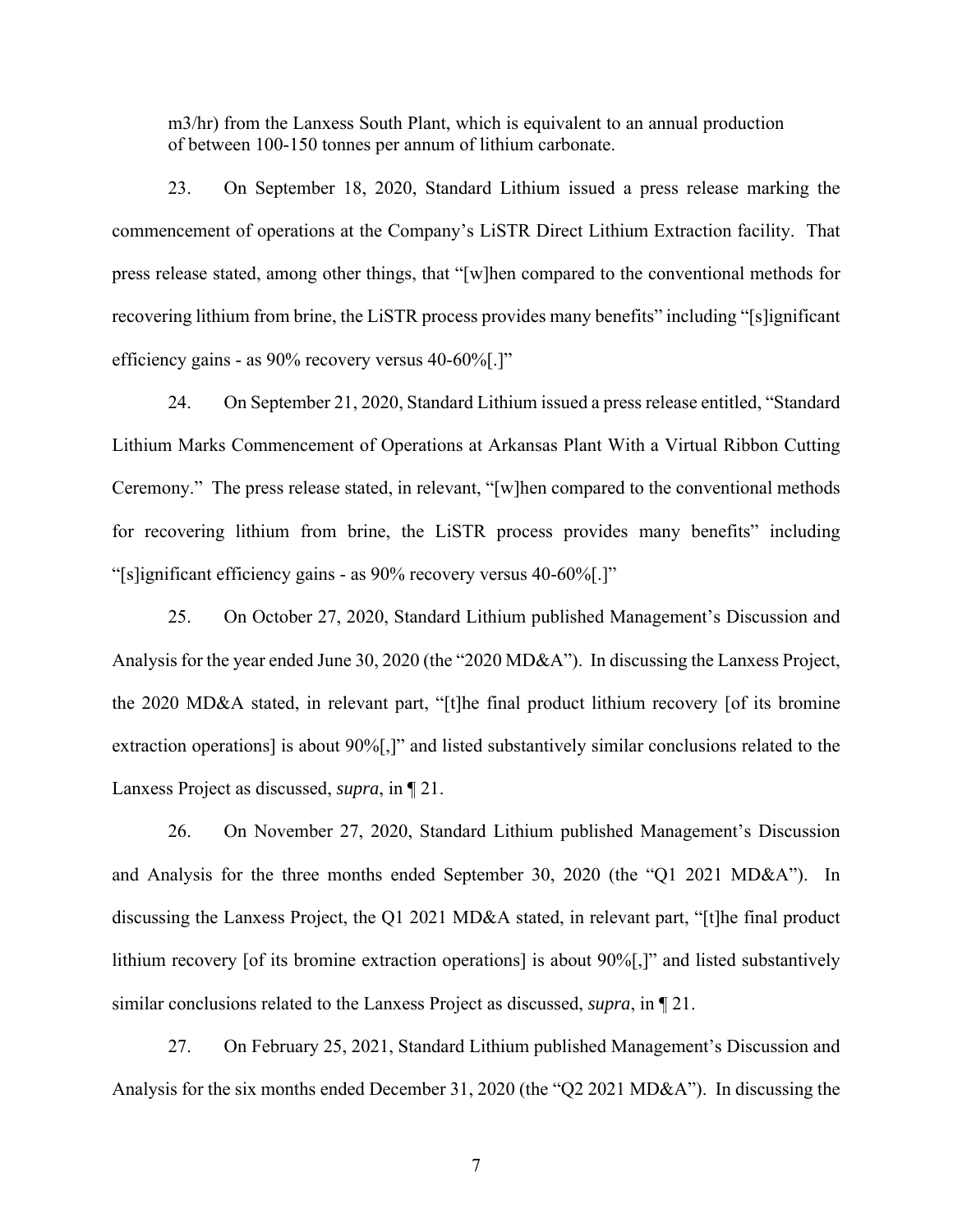Lanxess Project, the Q2 2021 MD&A stated, in relevant part, "[t]he final product lithium recovery [of its bromine extraction operations] is about 90%[,]" and listed substantively similar conclusions related to the Lanxess Project as discussed, *supra*, in ¶ 21.

28. On May 26, 2021, Standard Lithium published Management's Discussion and Analysis for the nine months ended March 31, 2021 (the "Q3 2021 MD&A"). In discussing the Lanxess Project, the Q3 2021 MD&A stated, in relevant part, "[t]he final product lithium recovery [of its bromine extraction operations] is about 90%[,]" and listed substantively similar conclusions related to the Lanxess Project as discussed, *supra*, in ¶ 21.

29. On October 28, 2021, Standard Lithium filed an annual report on Form 40-F with the SEC, reporting the Company's financial and operating results for its fourth quarter and fiscal year ended June 30, 2021 (the "2021 40-F"). Appended as an exhibit to the 2021 40-F was Management's Discussion and Analysis for the year ended June 30, 2021 (the "2021 MD&A"). In discussing the Lanxess Project, the 2021 MD&A stated, in relevant part, that "[t]he final product lithium recovery [of its bromine extraction operations] is about  $90\%$ ,]" and listed substantively similar conclusions related to the Lanxess Project as discussed, *supra*, in ¶ 21.

30. On November 10, 2021, Standard Lithium published Management's Discussion and Analysis for the three months ended September 30, 2021 (the "Q1 2022 MD&A"). In discussing the Lanxess Project, the Q1 2022 MD&A stated, in relevant part, "[t]he final product lithium recovery [of its bromine extraction operations] is about 90%[,]" and listed substantively similar conclusions related to the Lanxess Project as discussed, *supra*, in ¶ 21.

31. The statements referenced in ¶¶ 20-30 were materially false and misleading because Defendants made false and/or misleading statements, as well as failed to disclose material adverse facts about the Company's business, operations, and compliance policies. Specifically,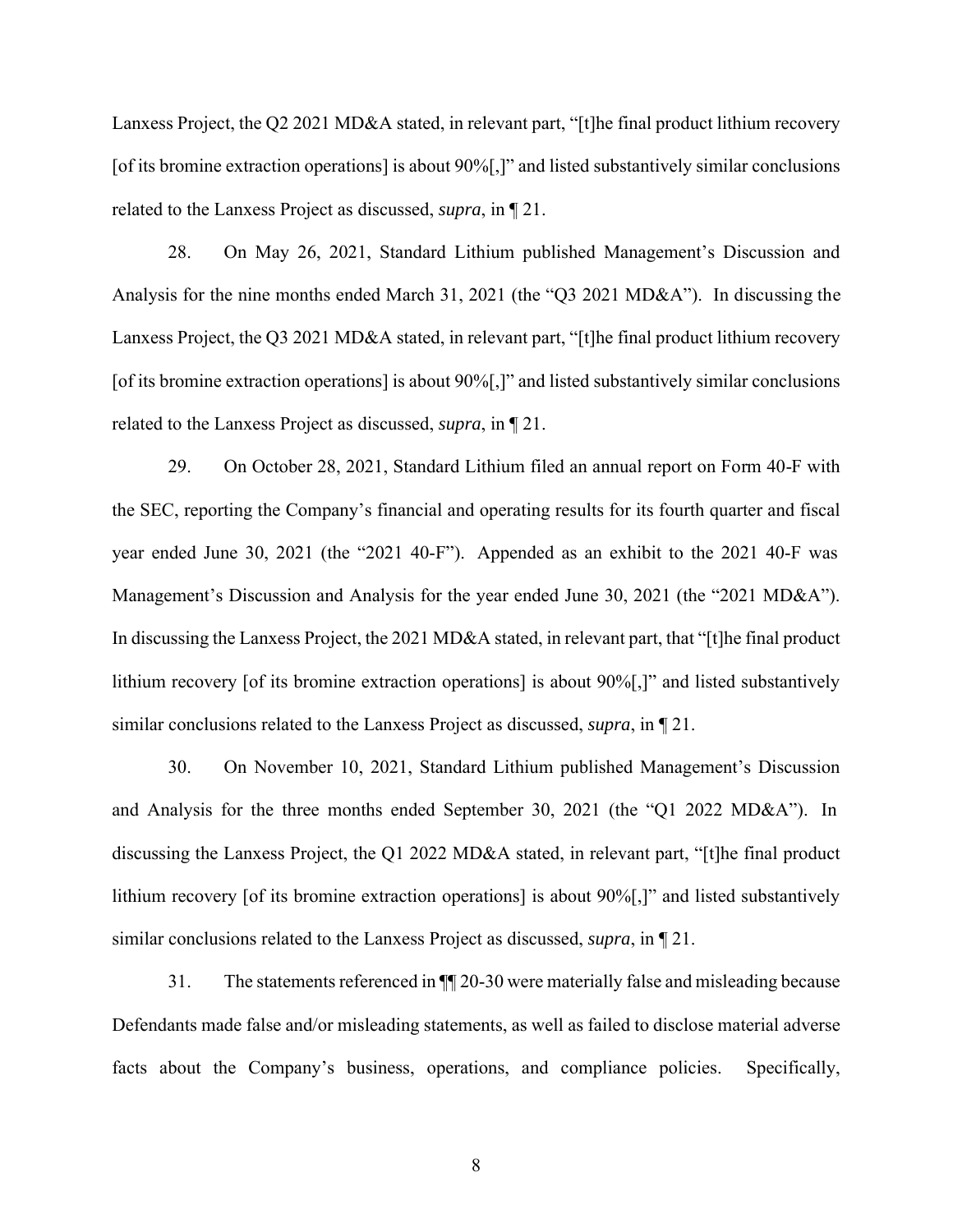Defendants made false and/or misleading statements and/or failed to disclose that: (i) the LiSTR technology's extraction recovery efficiencies were overstated; (ii) accordingly, the Company's final product lithium recovery percentage at the Demonstration Plant would not be as high as the Company had represented to investors; and (iii) as a result, the Company's public statements were materially false and misleading at all relevant times.

## **The Truth Emerges**

32. On November 18, 2021, Blue Orca published the Report, alleging that Standard Lithium's claims of achieving of 90% extraction rates of battery grade lithium at its Arkansas demonstration site are not supported by previously undisclosed data filed by the Company with the state regulator, which indicated significantly lower recovery rates. Specifically, the Blue Orca Report stated, in relevant part:

**Arkansas Regulatory Filings Indicate Lithium Recovery Rates Far Less than Forecasted**. Standard Lithium has repeatedly claimed that its DLE technology will achieve 90% recovery rates at its Demonstration Plant, built on the LANXESS AG ("LANXESS") (FRA: LXS) bromine facility in Southern Arkansas. Yet **undisclosed to investors**, production data submitted by Standard Lithium to the Arkansas Oil & Gas Commission (the "AOGC") appears to show that the Demonstration Plant, which has been operating for 18 months, is barely achieving a fraction of this projected recovery rate. We calculate that in the past 12 months, based on the data, the Demonstration Plant achieved an average lithium recovery rate of just 13%. The data also indicates that the Demonstration Plant is displaying negative scale, with recovery rates substantially worse the longer the plant operates and the more brine it processes. We corroborated our analysis with an expert in DLE. In our opinion, this data suggests that the technology is neither economically viable nor scalable.

\*\*\*

Standard Lithium's valuation is predicated on the claim that its technology can achieve high lithium recovery rates of 90% (vs 40%–60% for conventional processes).[] Standard Lithium claims that it has successfully proven this technology at its Demonstration Plant, which has been operating "full-time" since May 2020 in Southern Arkansas. But undisclosed to investors, independent data submitted by Standard Lithium to the Arkansas regulator appears to show otherwise.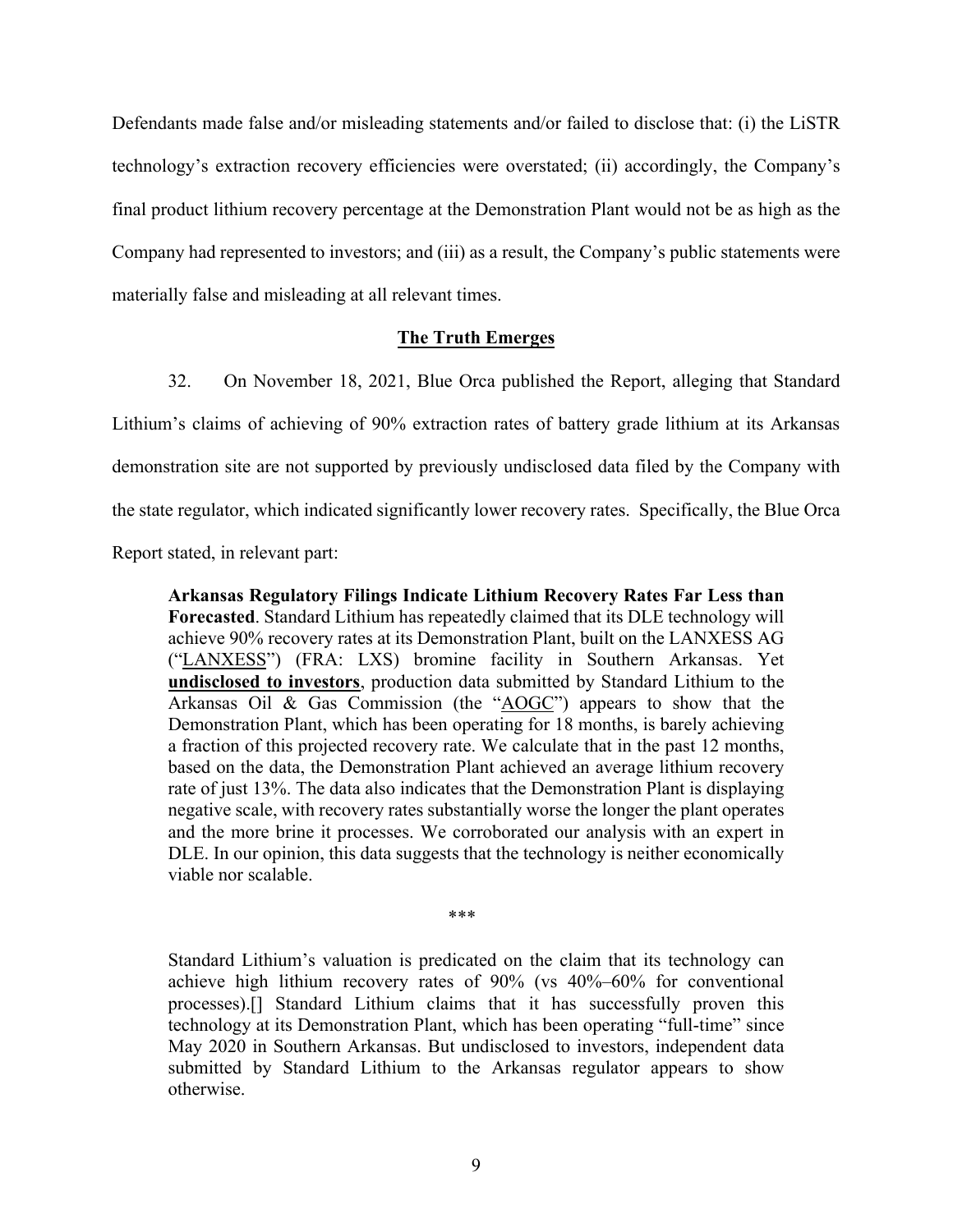When Standard Lithium completed commissioning of its Demonstration Plant in May 2020, it claimed that one of the key features of the technology was that it increased Lithium recovery efficiencies to more than 90%. The Company repeated this claim at its ribbon cutting ceremony in September 2020.

\*\*\*

Not only is this key to Standard Lithium's bull narrative, but it is also the key assumption underpinning the Company's lofty NPV forecasts. For example, Standard Lithium forecasts that its LANXESS Project is worth USD 989 million based on the assumption that it can recover 90% of the lithium from the brine.

\*\*\*

Despite being in operation for 18 months, Standard Lithium has been coy about disclosing any details to investors regarding the performance of the plant, only claiming that testing at the plant has been "successful." We disagree.

The Arkansas Oil & Gas Commission (the "AOGC") is the state-level regulatory body responsible for oil and gas related activities in Arkansas. Pursuant to its operating permit, Standard Lithium must disclose the Demonstration Plant's performance to the AOGC. Specifically, the order dictates that Standard Lithium must report the total quantities of tail-brine processed, and of lithium chloride and lithium carbonate produced from the Demonstration Plant **every quarter**.

Although difficult to find, the AOGC publishes these quarterly reports on its website, making them publicly available for any investor to review. Because the government website is difficult to navigate, we think that these filings have not been widely read or understood by the market.

\*\*\*

\*\*\*

Given that the Demonstration Plant was commissioned in May 2020 (with a ribbon cutting in September 2020), we would expect the results to generally match the Company's claims, especially regarding the efficiency of the technology.

Yet the records show that in the last 12 months, Standard Lithium's Demonstration Plant processed 6.2 million gallons of raw brine, containing a total of 5.1 tonnes of lithium (based on the reported average concentration of 217 mg/L). From this, the data indicates that the Demonstration Plant produced **only** 30 thousand gallons of lithium chloride.

\*\*\*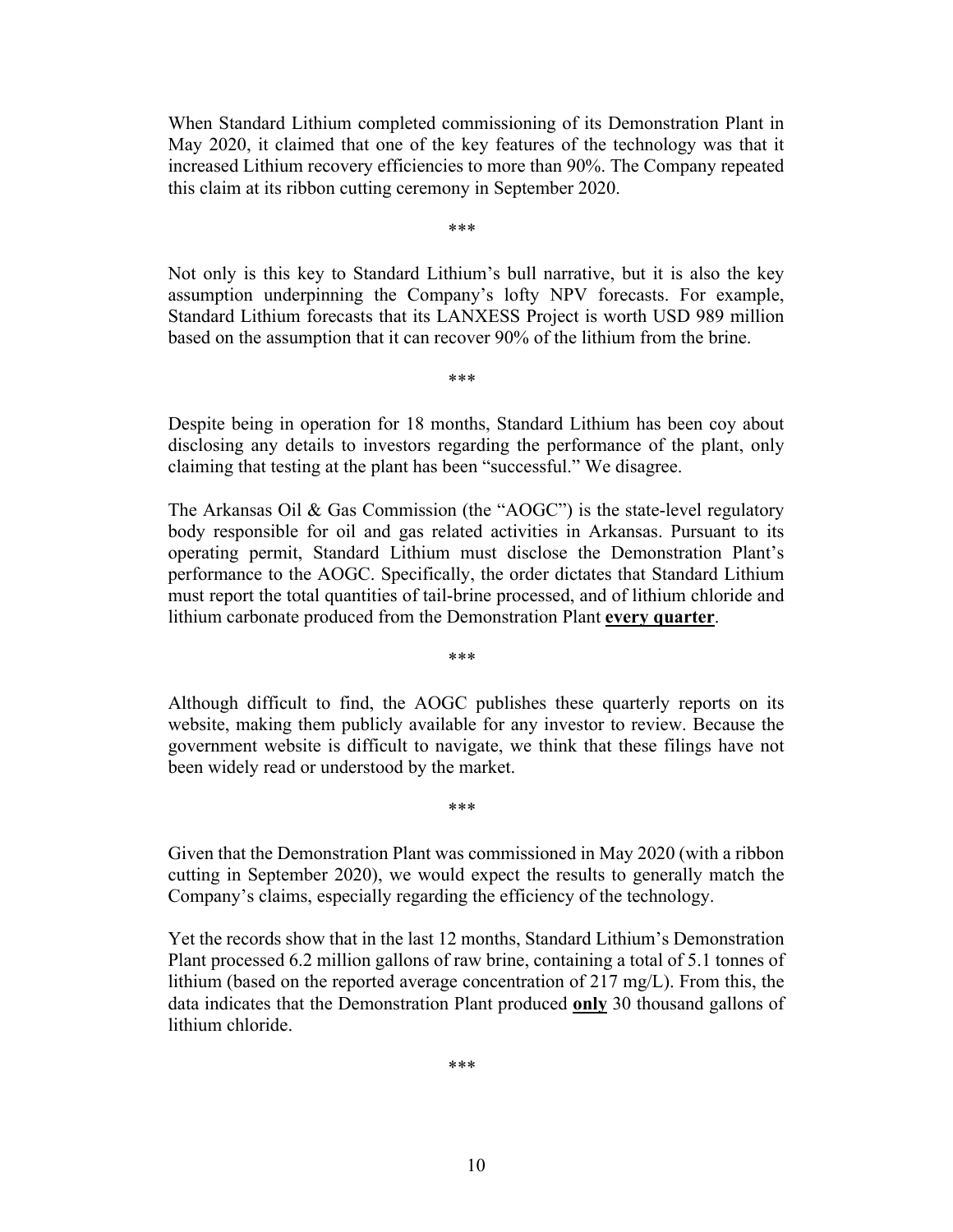The concentration of this lithium chloride is not included in the Arkansas data. However, in its June 2021 prospectus, Standard Lithium stated that the Demonstration Plant will produce lithium chloride at a "high" concentration of 3,000–5,000 mg/L.

\*\*\*

Even if we assume that the concentration of the lithium chloride produced by the Demonstration Plant is at the top end of the Company's forecasted range, we calculate that the implied average recovery rate for the Demonstration Plant over the past 12 months was just 13%.

\*\*\*

The entire purpose of the pilot facility is to show that the technology is scalable. **Yet, the data shows that as the Demonstration Plant has continued to operate, recovery rates have plummeted**. In Q3 2021, the Arkansas data shows that the plant processed over 2 million gallons of brine yet generated only 8,983 gallons of lithium chloride. Despite processing **6x more** brine in Q3 2021 than Q2 2020, the data shows that Standard Lithium recovered **62% less lithium chloride**.

\*\*\*

Not only does this undermine the viability of the technology but we think this data undermines the narrative that the technology is commercially scalable, as recovery rates appear to be decreasing as the Demonstration Plant processes more brine.

\*\*\*

To verify our analysis, we submitted both the Arkansas data and the Company's technical reports to a DLE expert, who confirmed not only our calculations but also our conclusion that the Arkansas data indicated that the Demonstration Plant was falling far, far short of Standard Lithium's claims.

\*\*\*

We also spoke to a former Albemarle executive, who told us that the Demonstration Plant should be able to perform at least as well as the Company projects in its commercial scale forecasts. This is because as the process scales up, projects such as this typically become less efficient.

\*\*\*

Standard Lithium cannot claim that the Demonstration Plant is in ramp up phase. The Demonstration Plant has been running full time since May 2020, meaning that it is now almost at the end of its two-year operating life as per the Company's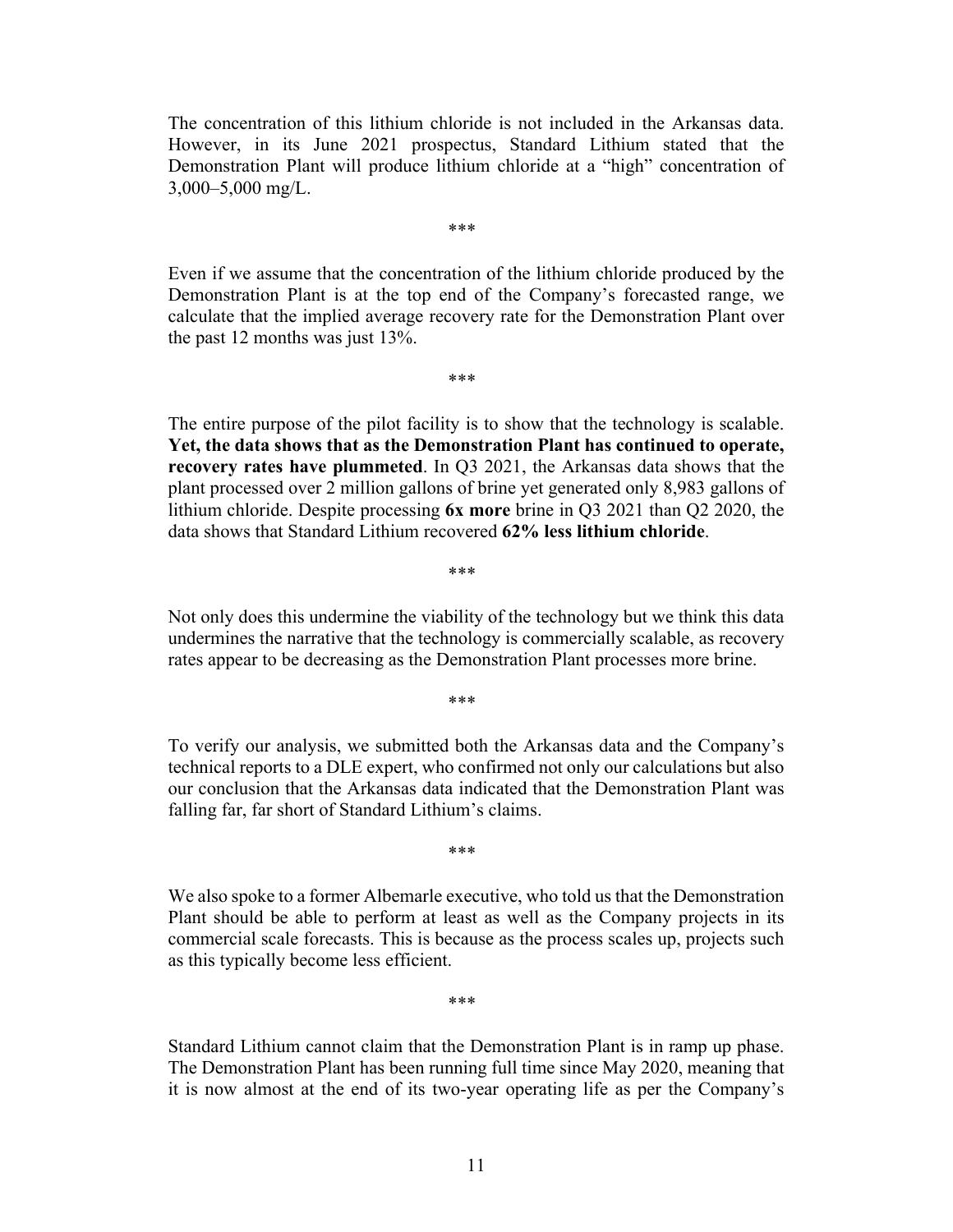financial disclosures. In their operating permit, the AOGC actually stipulated that the plant should not run for more than 18 months.

\*\*\*

Standard Lithium's NPV and stock price rest on the notion that it is able to achieve recovery rates of 90%. Yet the Arkansas records show that the Demonstration Plant is recovering far less lithium than forecasted. In our opinion, the results at the Demonstration Plant are a damning indictment of the viability of the project and the value of Standard Lithium's technology.

(Emphasis in original.)

33. Following publication of the Blue Orca Report, Standard Lithium's common share

price fell \$1.86 per share, or 18.84%, to close at \$8.01 per share on November 18, 2021.

34. As a result of Defendants' wrongful acts and omissions, and the precipitous decline in the market value of the Company's securities, Plaintiff and other Class members have suffered significant losses and damages.

## **PLAINTIFF'S CLASS ACTION ALLEGATIONS**

35. Plaintiff brings this action as a class action pursuant to Federal Rule of Civil Procedure 23(a) and (b)(3) on behalf of a Class, consisting of all those who purchased or otherwise acquired Standard Lithium securities during the Class Period (the "Class"); and were damaged upon the revelation of the alleged corrective disclosures. Excluded from the Class are Defendants herein, the officers and directors of the Company, at all relevant times, members of their immediate families and their legal representatives, heirs, successors or assigns and any entity in which Defendants have or had a controlling interest.

36. The members of the Class are so numerous that joinder of all members is impracticable. Throughout the Class Period, Standard Lithium securities were actively traded on the NYSE and OTC. While the exact number of Class members is unknown to Plaintiff at this time and can be ascertained only through appropriate discovery, Plaintiff believes that there are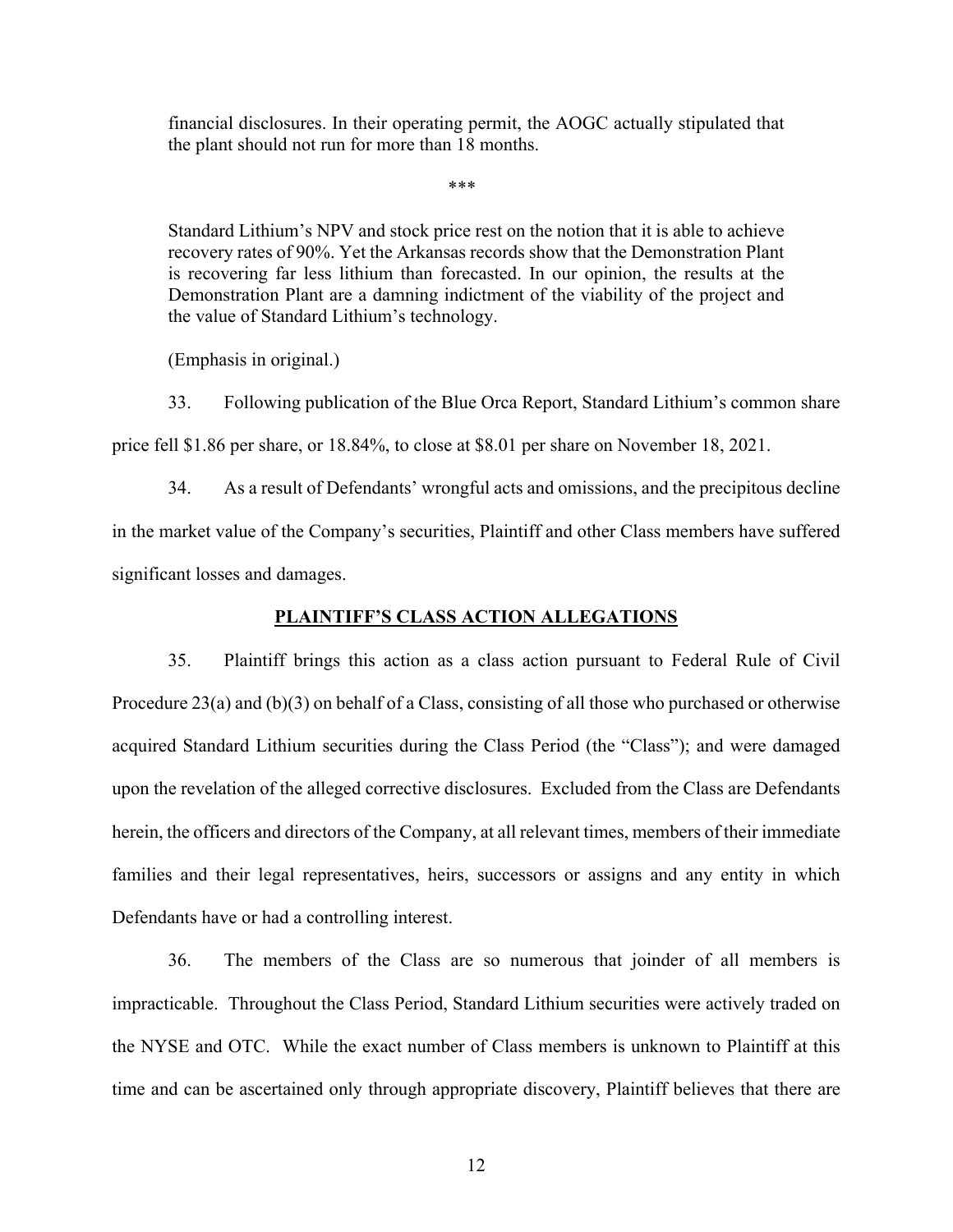hundreds or thousands of members in the proposed Class. Record owners and other members of the Class may be identified from records maintained by Standard Lithium or its transfer agent and may be notified of the pendency of this action by mail, using the form of notice similar to that customarily used in securities class actions.

37. Plaintiff's claims are typical of the claims of the members of the Class as all members of the Class are similarly affected by Defendants' wrongful conduct in violation of federal law that is complained of herein.

38. Plaintiff will fairly and adequately protect the interests of the members of the Class and has retained counsel competent and experienced in class and securities litigation. Plaintiff has no interests antagonistic to or in conflict with those of the Class.

39. Common questions of law and fact exist as to all members of the Class and predominate over any questions solely affecting individual members of the Class. Among the questions of law and fact common to the Class are:

- whether the federal securities laws were violated by Defendants' acts as alleged herein;
- whether statements made by Defendants to the investing public during the Class Period misrepresented material facts about the business, operations and management of Standard Lithium;
- whether the Individual Defendants caused Standard Lithium to issue false and misleading financial statements during the Class Period;
- whether Defendants acted knowingly or recklessly in issuing false and misleading financial statements;
- whether the prices of Standard Lithium securities during the Class Period were artificially inflated because of the Defendants' conduct complained of herein; and
- whether the members of the Class have sustained damages and, if so, what is the proper measure of damages.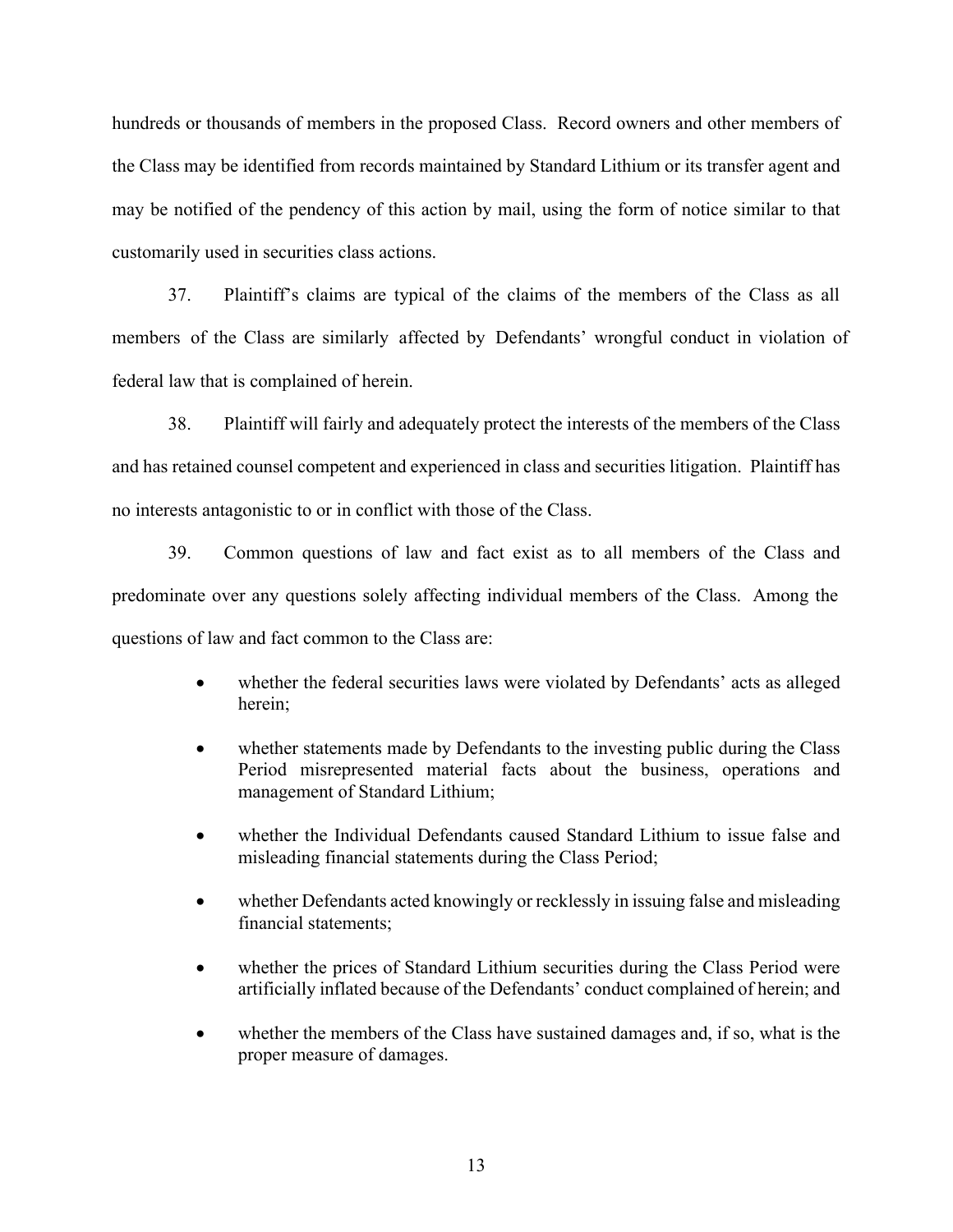40. A class action is superior to all other available methods for the fair and efficient adjudication of this controversy since joinder of all members is impracticable. Furthermore, as the damages suffered by individual Class members may be relatively small, the expense and burden of individual litigation make it impossible for members of the Class to individually redress the wrongs done to them. There will be no difficulty in the management of this action as a class action.

41. Plaintiff will rely, in part, upon the presumption of reliance established by the fraudon-the-market doctrine in that:

- Defendants made public misrepresentations or failed to disclose material facts during the Class Period;
- the omissions and misrepresentations were material;
- Standard Lithium securities are traded in an efficient market;
- the Company's shares were liquid and traded with moderate to heavy volume during the Class Period;
- the Company traded on the NYSE and OTC and was covered by multiple analysts;
- the misrepresentations and omissions alleged would tend to induce a reasonable investor to misjudge the value of the Company's securities; and
- Plaintiff and members of the Class purchased, acquired and/or sold Standard Lithium securities between the time the Defendants failed to disclose or misrepresented material facts and the time the true facts were disclosed, without knowledge of the omitted or misrepresented facts.
- 42. Based upon the foregoing, Plaintiff and the members of the Class are entitled to a

presumption of reliance upon the integrity of the market.

43. Alternatively, Plaintiff and the members of the Class are entitled to the presumption

of reliance established by the Supreme Court in *Affiliated Ute Citizens of the State of Utah v.* 

*United States*, 406 U.S. 128, 92 S. Ct. 2430 (1972), as Defendants omitted material information in

their Class Period statements in violation of a duty to disclose such information, as detailed above.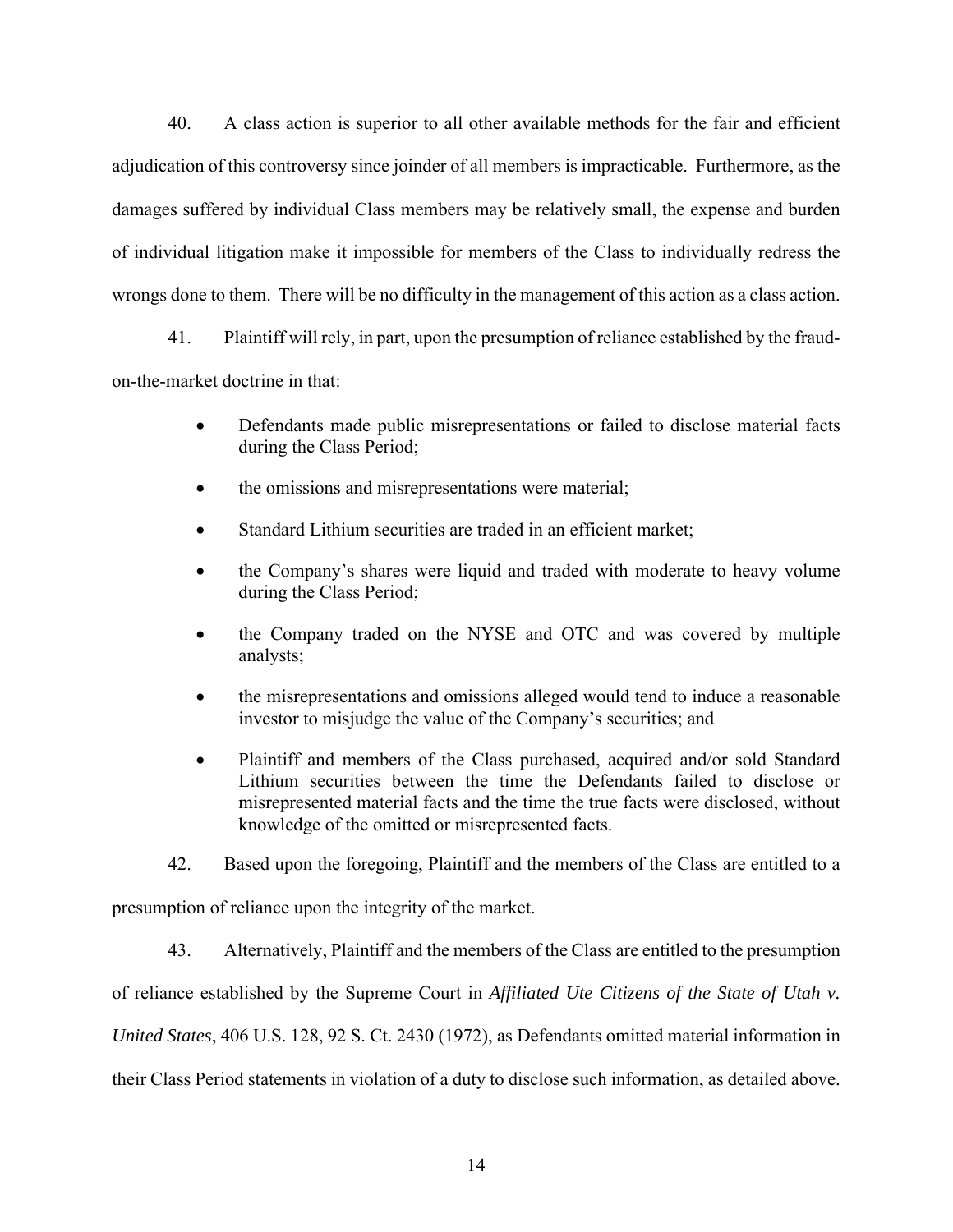#### **COUNT I**

# **(Violations of Section 10(b) of the Exchange Act and Rule 10b-5 Promulgated Thereunder Against All Defendants)**

44. Plaintiff repeats and re-alleges each and every allegation contained above as if fully set forth herein.

45. This Count is asserted against Defendants and is based upon Section 10(b) of the Exchange Act, 15 U.S.C. § 78j(b), and Rule 10b-5 promulgated thereunder by the SEC.

46. During the Class Period, Defendants engaged in a plan, scheme, conspiracy and course of conduct, pursuant to which they knowingly or recklessly engaged in acts, transactions, practices and courses of business which operated as a fraud and deceit upon Plaintiff and the other members of the Class; made various untrue statements of material facts and omitted to state material facts necessary in order to make the statements made, in light of the circumstances under which they were made, not misleading; and employed devices, schemes and artifices to defraud in connection with the purchase and sale of securities. Such scheme was intended to, and, throughout the Class Period, did: (i) deceive the investing public, including Plaintiff and other Class members, as alleged herein; (ii) artificially inflate and maintain the market price of Standard Lithium securities; and (iii) cause Plaintiff and other members of the Class to purchase or otherwise acquire Standard Lithium securities and options at artificially inflated prices. In furtherance of this unlawful scheme, plan and course of conduct, Defendants, and each of them, took the actions set forth herein.

47. Pursuant to the above plan, scheme, conspiracy and course of conduct, each of the Defendants participated directly or indirectly in the preparation and/or issuance of the quarterly and annual reports, SEC filings, press releases and other statements and documents described above, including statements made to securities analysts and the media that were designed to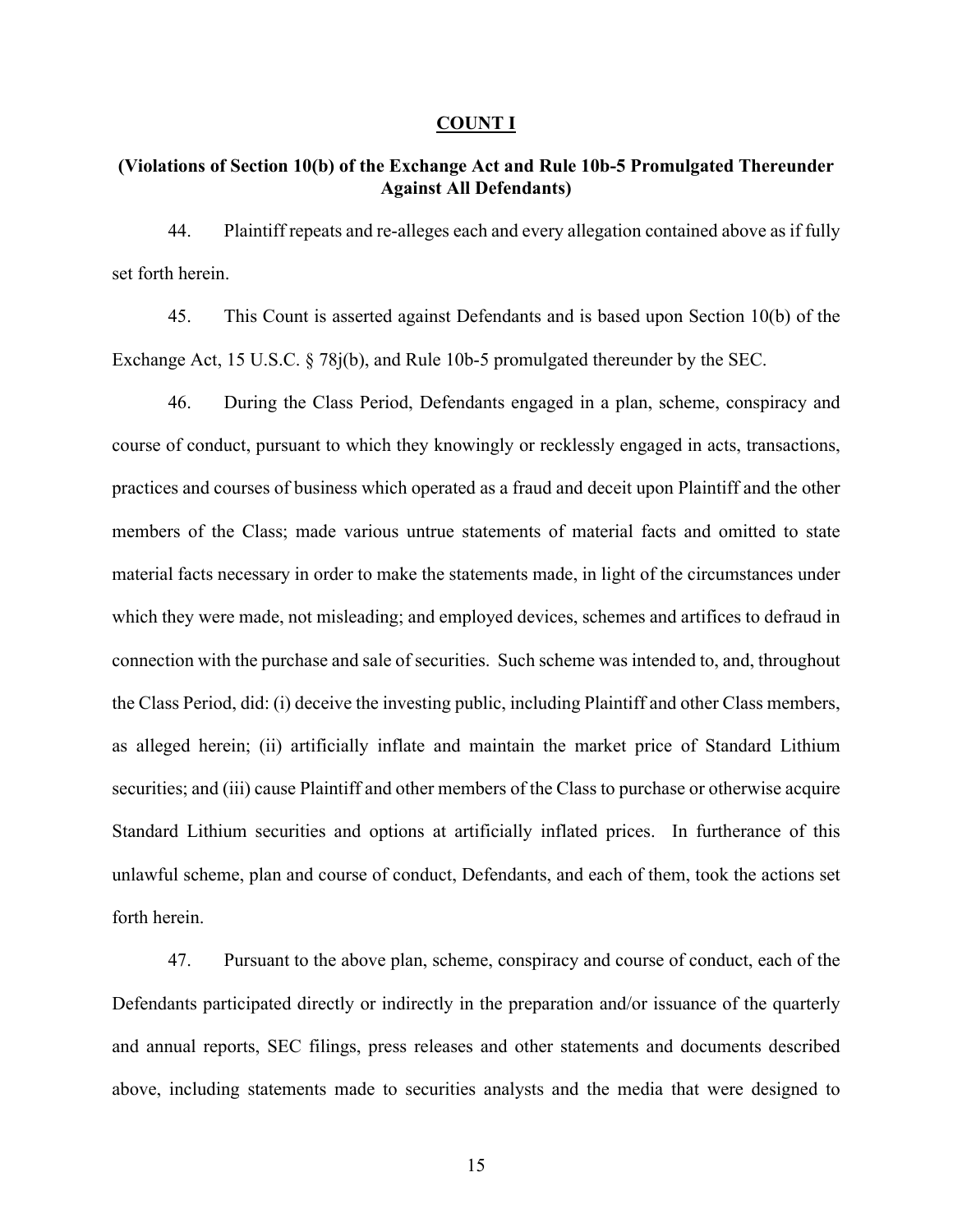influence the market for Standard Lithium securities. Such reports, filings, releases and statements were materially false and misleading in that they failed to disclose material adverse information and misrepresented the truth about Standard Lithium's finances and business prospects.

48. By virtue of their positions at Standard Lithium, Defendants had actual knowledge of the materially false and misleading statements and material omissions alleged herein and intended thereby to deceive Plaintiff and the other members of the Class, or, in the alternative, Defendants acted with reckless disregard for the truth in that they failed or refused to ascertain and disclose such facts as would reveal the materially false and misleading nature of the statements made, although such facts were readily available to Defendants. Said acts and omissions of Defendants were committed willfully or with reckless disregard for the truth. In addition, each Defendant knew or recklessly disregarded that material facts were being misrepresented or omitted as described above.

49. Information showing that Defendants acted knowingly or with reckless disregard for the truth is peculiarly within Defendants' knowledge and control. As the senior managers and/or directors of Standard Lithium, the Individual Defendants had knowledge of the details of Standard Lithium's internal affairs.

50. The Individual Defendants are liable both directly and indirectly for the wrongs complained of herein. Because of their positions of control and authority, the Individual Defendants were able to and did, directly or indirectly, control the content of the statements of Standard Lithium. As officers and/or directors of a publicly-held company, the Individual Defendants had a duty to disseminate timely, accurate, and truthful information with respect to Standard Lithium's businesses, operations, future financial condition and future prospects. As a result of the dissemination of the aforementioned false and misleading reports, releases and public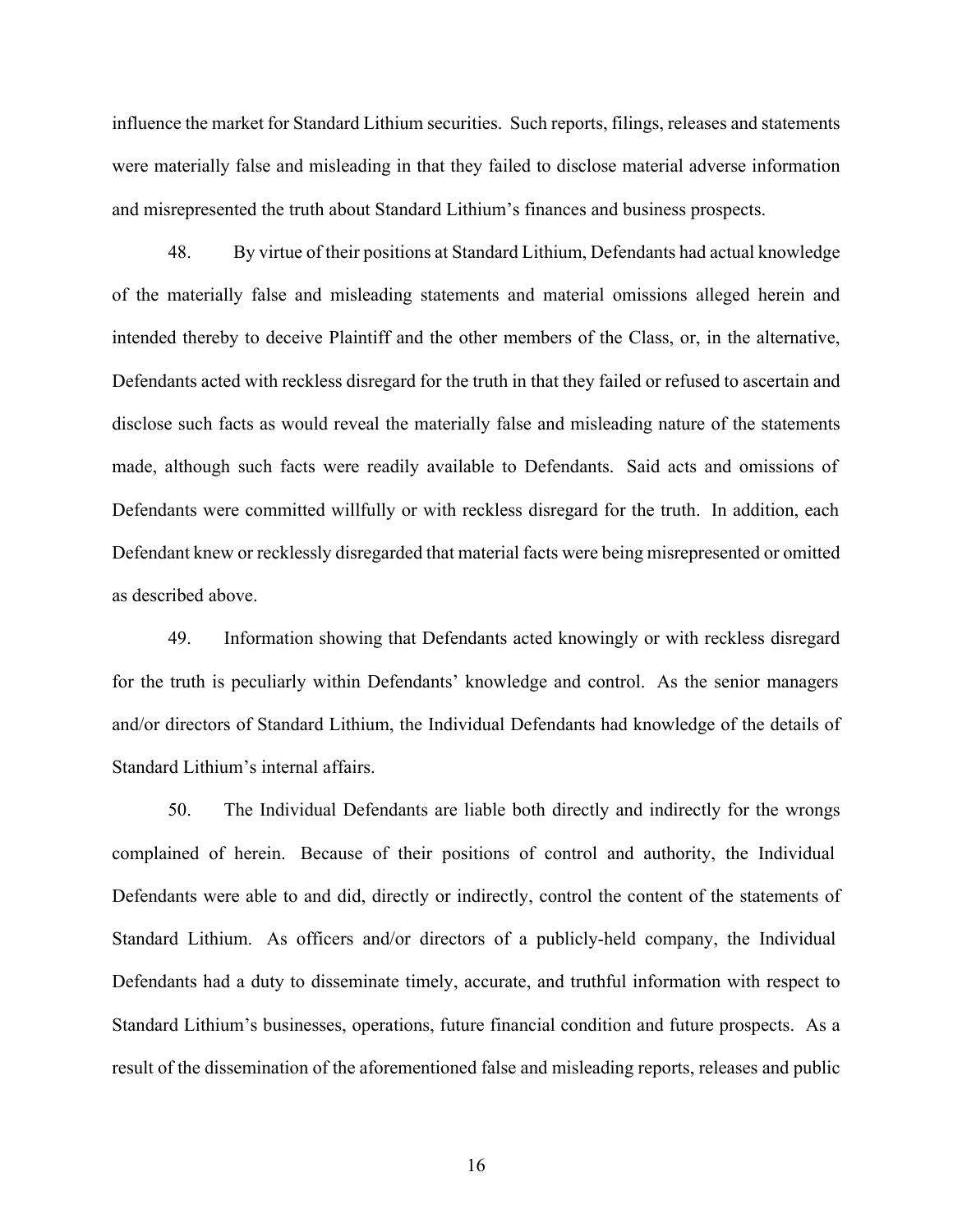statements, the market price of Standard Lithium securities was artificially inflated throughout the Class Period. In ignorance of the adverse facts concerning Standard Lithium's business and financial condition which were concealed by Defendants, Plaintiff and the other members of the Class purchased or otherwise acquired Standard Lithium securities at artificially inflated prices and relied upon the price of the securities, the integrity of the market for the securities and/or upon statements disseminated by Defendants, and were damaged thereby.

51. During the Class Period, Standard Lithium securities were traded on an active and efficient market. Plaintiff and the other members of the Class, relying on the materially false and misleading statements described herein, which the Defendants made, issued or caused to be disseminated, or relying upon the integrity of the market, purchased or otherwise acquired shares of Standard Lithium securities at prices artificially inflated by Defendants' wrongful conduct. Had Plaintiff and the other members of the Class known the truth, they would not have purchased or otherwise acquired said securities, or would not have purchased or otherwise acquired them at the inflated prices that were paid. At the time of the purchases and/or acquisitions by Plaintiff and the Class, the true value of Standard Lithium securities was substantially lower than the prices paid by Plaintiff and the other members of the Class. The market price of Standard Lithium securities declined sharply upon public disclosure of the facts alleged herein to the injury of Plaintiff and Class members.

52. By reason of the conduct alleged herein, Defendants knowingly or recklessly, directly or indirectly, have violated Section 10(b) of the Exchange Act and Rule 10b-5 promulgated thereunder.

53. As a direct and proximate result of Defendants' wrongful conduct, Plaintiff and the other members of the Class suffered damages in connection with their respective purchases,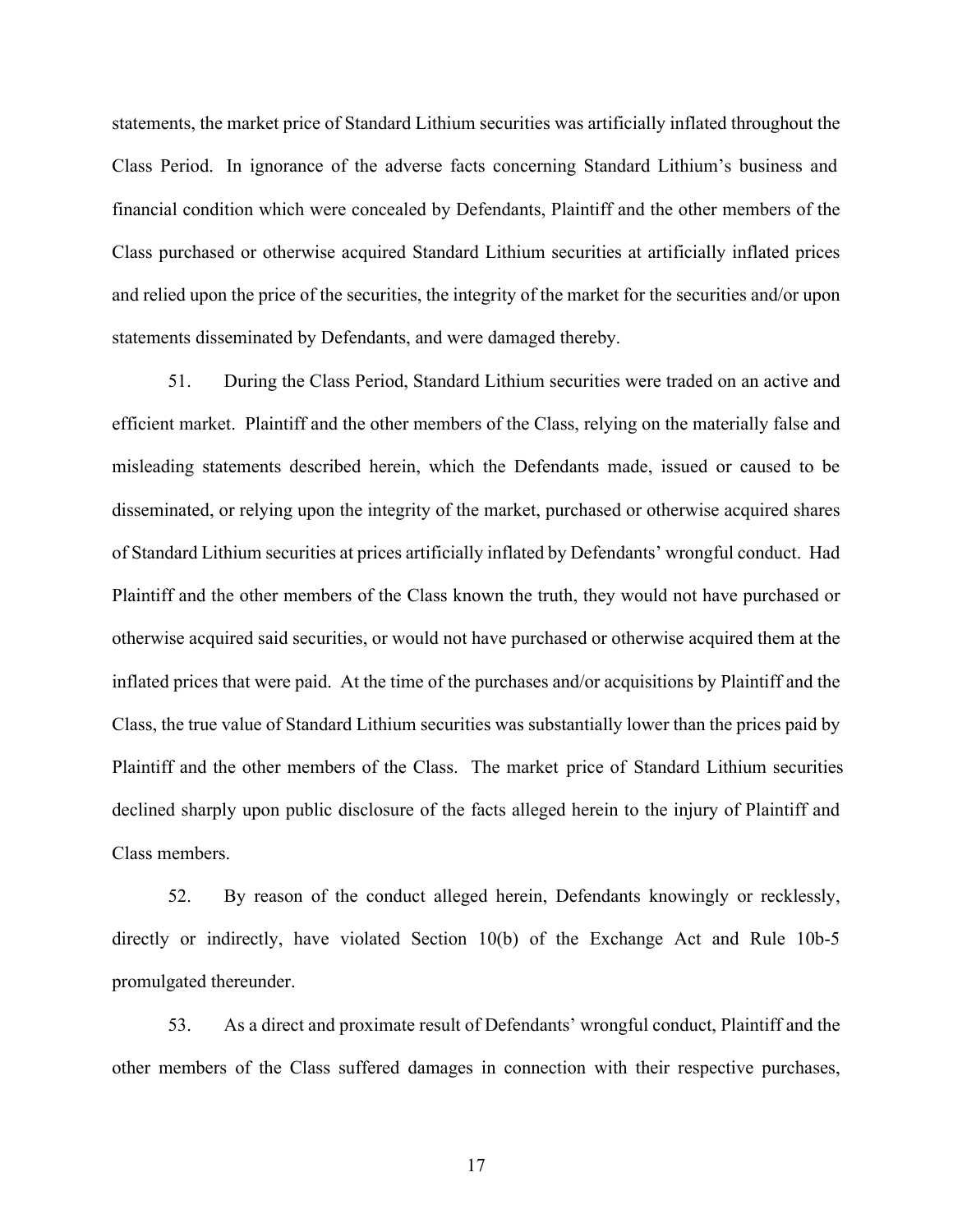acquisitions and sales of the Company's securities during the Class Period, upon the disclosure that the Company had been disseminating misrepresented financial statements to the investing public.

### **COUNT II**

### **(Violations of Section 20(a of the Exchange Act Against the Individual Defendants**

54. Plaintiff repeats and re-alleges each and every allegation contained in the foregoing paragraphs as if fully set forth herein.

55. During the Class Period, the Individual Defendants participated in the operation and management of Standard Lithium, and conducted and participated, directly and indirectly, in the conduct of Standard Lithium's business affairs. Because of their senior positions, they knew the adverse non-public information about Standard Lithium's misstatement of income and expenses and false financial statements.

56. As officers and/or directors of a publicly owned company, the Individual Defendants had a duty to disseminate accurate and truthful information with respect to Standard Lithium's financial condition and results of operations, and to correct promptly any public statements issued by Standard Lithium which had become materially false or misleading.

57. Because of their positions of control and authority as senior officers, the Individual Defendants were able to, and did, control the contents of the various reports, press releases and public filings which Standard Lithium disseminated in the marketplace during the Class Period concerning Standard Lithium's results of operations. Throughout the Class Period, the Individual Defendants exercised their power and authority to cause Standard Lithium to engage in the wrongful acts complained of herein. The Individual Defendants, therefore, were "controlling persons" of Standard Lithium within the meaning of Section 20(a) of the Exchange Act. In this